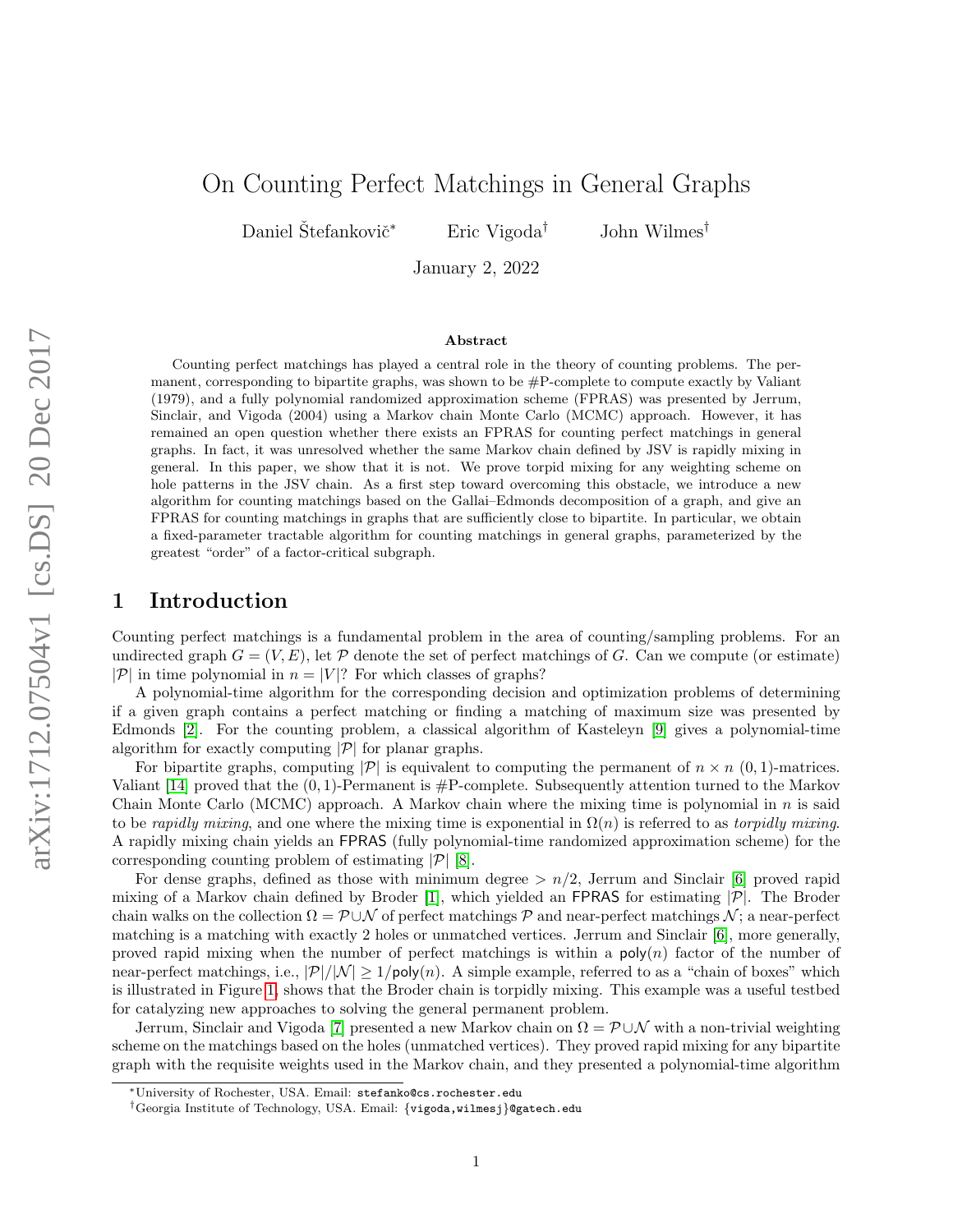to learn these weights. This yielded an FPRAS for estimating  $|\mathcal{P}|$  for all bipartite graphs. That is the current state of the art (at least for polynomial-time, or even sub-exponential-time algorithms).

Could the JSV-Markov chain be rapid mixing on non-bipartite graphs? Previously there was no example for which torpid mixing was established, it was simply the case that the proof in [\[7\]](#page-10-6) fails. We present a relatively simple example where the JSV-Markov chain fails for the weighting scheme considered in [\[7\]](#page-10-6). More generally, the JSV-chain is torpidly mixing on our class of examples for any weighting scheme based on the hole patterns, see Theorem [2.2](#page-3-1) in Section [2](#page-2-0) for a formal statement following the precise definition of the JSV-chain.

A natural approach for non-bipartite graphs is to consider Markov chains that exploit odd cycles or blossoms in the manner of Edmonds' algorithm. We observe that a Markov chain which considers all blossoms for its transitions is intractable since sampling all blossoms is NP-hard, see Theorem [3.1.](#page-7-0) On the other hand, a chain restricted to minimum blossoms is not powerful enough to overcome our torpid mixing examples. See Section [3](#page-6-0) for a discussion.

Finally we utilize the Gallai–Edmonds graph decomposition into factor-critical graphs [\[2,](#page-10-0) [3,](#page-10-7) [4,](#page-10-8) [12\]](#page-10-9) to present new algorithmic insights that may overcome the obstacles in our classes of counter-examples. In Section [4,](#page-7-1) we describe how the Gallai–Edmonds decomposition can be used to efficiently estimate  $|\mathcal{P}|$ , the number of perfect matchings, in graphs whose factor-critical subgraphs have bounded order (Theorem [4.2\)](#page-8-0), as well as in the torpid mixing example graphs (Theorem [4.3\)](#page-9-0).

Although all graphs are explicitly defined in the text below, figures depicting these graphs are deferred to the appendix,

### 1.1 Markov Chains

Consider an ergodic Markov chain with transition matrix P on a finite state space  $\Omega$ , and let  $\pi$  denote the unique stationary distribution. We will usually assume the Markov chain is time reversible, i.e., that it satisfies the **detailed balance condition**  $\pi(x)P(x,y) = \pi(y)P(x,y)$  for all states  $x, y \in \Omega$ .

For a pair of distributions  $\mu$  and  $\nu$  on  $\Omega$  we denote their total variation distance as  $d_{\text{TV}}(\mu, \nu)$  =  $\frac{1}{2}\sum_{x\in\Omega}|\mu(x)-\nu(x)|$ . The standard notion of **mixing time**  $T_{\text{mix}}$  is the number of steps from the worst starting state  $X_0 = i$  to reach total variation distance  $\leq 1/4$  of the stationary distribution  $\pi$ , i.e., we write  $T_{\text{mix}} = \max_{i \in \Omega} \min\{t : d_{\text{TV}}(P^t(i, \cdot), \pi) \leq 1/4\}.$ 

We use conductance to obtain lower bounds on the mixing time. For a set  $S \subset \Omega$  its **conductance** is defined as:

$$
\Phi(S) = \frac{\sum_{x \in S, y \notin S} \pi(x) P(x, y)}{\sum_{x \in S} \pi(x)}.
$$

Let  $\Phi_* = \min_{S \subset \Omega : \pi(S) \leq 1/2} \Phi(S)$ . Then (see, e.g., [\[13,](#page-10-10) [10\]](#page-10-11))

<span id="page-1-0"></span>
$$
T_{\text{mix}} \ge \frac{1}{4\Phi_*}.\tag{1}
$$

#### 1.2 Factor-Critical Graphs

A graph  $G = (V, E)$  is **factor-critical** if for every vertex  $v \in V$ , the graph induced on  $V \setminus \{v\}$  has a perfect matching. (In particular,  $|V|$  is odd.)

Factor-critical graphs are characterized by their "ear" structure. The **quotient**  $G/H$  of a graph G by a (not necessarily induced) subgraph  $H$  is derived from  $G$  by deleting all edges in  $H$  and contracting all vertices in H to a single vertex  $v_H$  (possibly creating loops or multi-edges). An ear of G relative a subgraph H of G is simply a cycle in  $G/H$  containing the vertex  $v_H$ .

**Theorem 1.1** (Lovász [\[11\]](#page-10-12)). A graph G is factor-critical if and only if there is a decomposition  $G =$  $C_0\cup\dots\cup C_r$  such that  $C_0$  is a single vertex, and  $C_i$  is an odd-length ear in G relative to  $\bigcup_{j, for all$  $0 < i \leq r$ .

Furthermore, if G is factor critical, there exists such a decomposition for every choice of vertex  $C_0$ , and the order r of the decomposition is independent of all choices.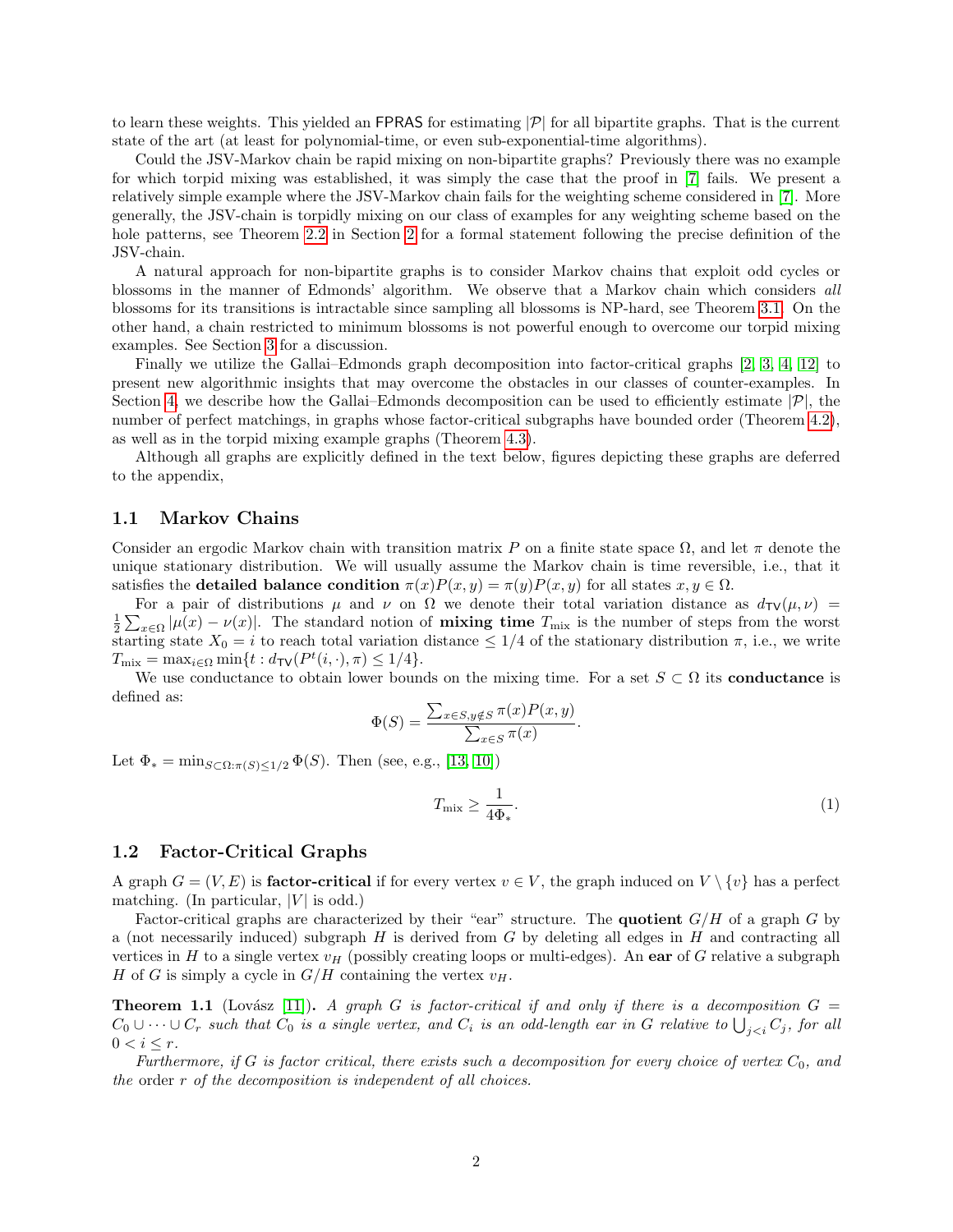Since the number of ears in the ear decomposition of a factor-critical graph depends only on the graph, and not on the choice made in the decomposition, we say the **order** of the factor-critical graph  $G$  is the number r of ears in any ear decomposition of G.

Factor-critical graphs play a central role in the Gallai–Edmonds structure theorem for graphs. We state an abridged version of the theorem below.

Given a graph G, let  $D(G)$  be the set of vertices that remain unmatched in at least one maximum matching of G. Let  $A(G)$  be the set of vertices not in  $D(G)$  but adjacent to at least one vertex of  $D(G)$ . And let  $C(G)$  denote the remaining vertices of G.

**Theorem 1.2** (Gallai–Edmonds Structure Theorem). The connected components of  $D(G)$  are factor-critical. Furthermore, every maximum matching of G induces a perfect matching on  $C(G)$ , a near-perfect matching on each connected component of  $D(G)$ , and matches all vertices in  $A(G)$  with vertices from distinct connected components of  $D(G)$ .

### <span id="page-2-0"></span>2 The Jerrum–Sinclair–Vigoda Chain

We recall the definition of the original Markov chain proposed by Broder [\[1\]](#page-10-5). The state space of the chain is  $\Omega = \mathcal{P} \cup \bigcup_{u,v} \mathcal{N}(u,v)$  where  $\mathcal P$  is the collection of perfect matchings and  $\mathcal{N}(u,v)$  are near-perfect matchings with holes at  $u$  and  $v$  (i.e., vertices  $u$  and  $v$  are the only unmatched vertices). The transition rule for a matching  $M \in \Omega$  is as follows:

- 1. If  $M \in \mathcal{P}$ , randomly choose an edge  $e \in M$  and transition to  $M \setminus \{e\}.$
- 2. If  $M \in \mathcal{N}(u, v)$ , randomly choose a vertex  $x \in V$ . If  $x \in \{u, v\}$  and u is adjacent to v, transition to  $M \cup \{(u, v)\}.$  Otherwise, let  $y \in V$  be the vertex matched with x in M, and randomly choose  $w \in \{u, v\}$ . If x is adjacent to w, transition to the matching  $M \cup \{(x, w)\}\setminus \{(x, y)\}.$

The chain  $\mathfrak{X}_B$  is symmetric, so its stationary distribution is uniform. In particular, when  $|\mathcal{P}|/|\Omega|$  is at least inverse-polynomial in  $n$ , we can efficiently generate uniform samples from  $P$  via rejection sampling, given access to samples from the stationary distribution of  $\mathfrak{X}_{B}$ .

In order to sample perfect matchings even when  $|\Omega|/|\mathcal{P}|$  is exponentially large, Jerrum, Sinclair, and Vigoda [\[7\]](#page-10-6) introduce a new chain  $\mathfrak{X}_{\text{ISV}}$  that changes the stationary distribution of  $\mathfrak{X}_{\text{B}}$  by means of a Metropolis filter. The new stationary distribution is uniform across hole patterns, and then uniform within each hole pattern, i.e., for every  $M \in \Omega$ , the stationary probability of M is proportional to  $1/|\mathcal{N}(u, v)|$  if  $M \in \mathcal{N}(u, v)$ , and proportional to  $1/|\mathcal{P}|$  if  $M \in \mathcal{P}$ .

We define  $\mathfrak{X}_{\text{JSV}}$  in greater detail. For  $M \in \Omega$ , define the weight function

<span id="page-2-2"></span>
$$
w(M) = \begin{cases} \frac{1}{|\mathcal{P}|} & \text{if } M \in \mathcal{P} \\ \frac{1}{|\mathcal{N}(u,v)|} & \text{if } M \in \mathcal{N}(u,v) \end{cases}
$$
 (2)

<span id="page-2-1"></span>**Definition 2.1.** The chain  $\mathfrak{X}_{\text{JSV}}$  has the same state space as  $\mathfrak{X}_{\text{B}}$ . The transition rule for a matching  $M \in \Omega$ is as follows:

- 1. First, choose a matching  $M' \in \Omega$  to which M may transition, according to the transition rule for  $\mathfrak{X}_{\text{B}}$
- 2. With probability  $\min\{1, w(M')/w(M)\}\$ , transition to M'. Otherwise, stay at M.

In their paper, Jerrum, Sinclair, and Vigoda [\[7\]](#page-10-6) in fact analyze a more general version of the chain  $\mathfrak{X}_{\text{JSV}}$ that allows for arbitrary edge weights in the graph. They show that the chain is rapidly mixing for bipartite graphs  $G$ . (They also study the separate problem of estimating the weight function  $w$ , and give a "simulating" annealing" algorithm that allows the weight function  $w$  to be estimated by gradually adjusting edge weights to obtain an arbitrary bipartite graph  $G$  from the complete bipartite graph.) Their analysis of the mixing time uses a canonical paths argument that crucially relies on the bipartite structure of the graph. However, it remained an open question whether a different analysis of the same chain  $\mathfrak{X}_{\rm JSV}$ , perhaps using different canonical paths, might generalize to non-bipartite graphs. We rule out this approach.

In fact, we rule out a more general family of Markov chains for sampling perfect matchings. We say a Markov chain is "of  $\mathfrak{X}_{\text{JSV}}$  type" if it has the same state space as  $\mathfrak{X}_{\text{JSV}}$ , with transitions as defined in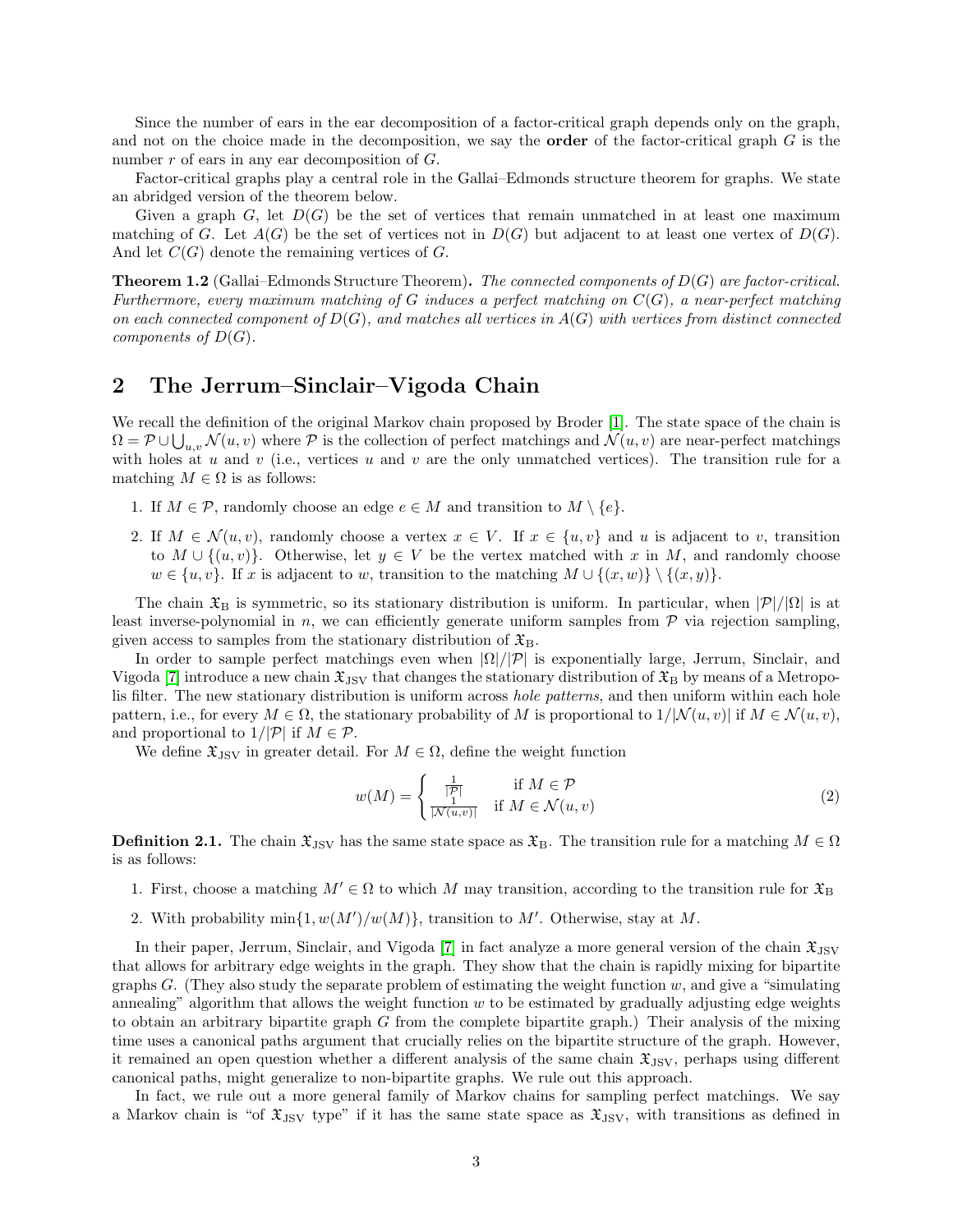Definition [2.1,](#page-2-1) for some weight function  $w(M)$  (not necessarily the same as in Eq. [\(2\)](#page-2-2)) depending only the hole pattern of the matching M.

<span id="page-3-1"></span>**Theorem 2.2.** There exists a graph G on n vertices such that for any Markov chain  $\mathfrak{X}$  of  $\mathfrak{X}_{JSV}$  type on G, either the stationary probability of  $\mathcal P$  is at most  $\exp(-\Omega(n))$ , or the mixing time of  $\mathfrak X$  is at least  $\exp(\Omega(n))$ .

The graph G of Theorem [2.2](#page-3-1) is constructed from several copies of a smaller gadget  $H$ , which we now define.

<span id="page-3-0"></span>**Definition 2.3.** The chain of boxes gadget  $B_k$  of length k is the graph on 4k vertices depicted in Figure [1.](#page-3-0) To construct  $B_k$ , we start with a path  $P_{2k-1} = v_0, v_1, \ldots, v_{2k}$  of length  $2k-1$ . Then, for every even edge  $\{v_{2i}, v_{2i+1}\}\$  on the path, we add two additional vertices  $a_i, b_i$ , along with edges to form a path  $v_{2i}, a_i, b_i, v_{2i+1}\}$ of length 3.



Figure 1: The "chain of boxes" gadget  $B_k$ , which has  $2^k$  perfect matchings, but only a single matching in  $\mathcal{N}(v_0, v_{2k+1}).$ 

**Observation 2.4.** The chain of boxes gadget  $B_k$  has  $2^k$  perfect matchings, but only one matching in  $\mathcal{N}(v_0, v_{2k+1}).$ 

<span id="page-3-3"></span>**Definition [2.](#page-4-0)5.** The **torpid mixing gadget**  $H_k$  is the graph depicted in Figure 2. To construct H, first take a  $C_{12}$  and label two antipodal vertices as a and b. Add an edge between a and b, and label the two vertices farthest from a and b as u and v. Label the neighbor of u closest to a as  $w_1$ , and the other neighbor of u as  $w_2$ . Label the neighbor of v closest to a as  $z_1$  and the other neighbor of v as  $z_2$ . Finally, add four chain-of-boxes gadgets  $B_k$ , identifying the vertices  $v_0$  and  $v_{2k}$  of the gadgets with  $w_1$  and  $a$ , with a and  $z_1$ , with  $w_2$  and b, and with b and  $z_2$ , respectively.

Note that in Figures [2](#page-4-0) and [3,](#page-5-0) one "box" from each copy of  $B_k$  in the torpid mixing gadget is left undrawn, for visual clarity.

<span id="page-3-2"></span>**Lemma 2.6.** The torpid mixing gadget  $H = H_k$  has  $16k + 4$  vertices and exactly 2 perfect matchings. Furthermore,  $|\mathcal{N}_H(u, v)| = 1$  and  $\mathcal{N}_H(x_1, v) \geq 2^k$ .

*Proof.* A matching  $M \in \mathcal{N}_H(u, v)$  is depicted in Figure [2.](#page-4-0) We argue that M is the only matching in  $\mathcal{N}(u, v)$ . First note that  $x_1$  must be matched with either  $w_1$  or a. Either choice forces the matching on the "chain of boxes" above  $x_1$  remain identical to M. But then if  $x_1$  is matched with a, there are no vertices to which  $w_1$  can be matched. So  $x_1$  must be matched with  $w_1$ , and the choice of edge for  $x_2$ ,  $y_1$ , and  $y_2$  is forced symmetrically, giving the matching M.

Similarly, there are exactly two perfect matchings of H. Vertex u is matched with either  $w_1$  or  $w_2$ , and either choice determines all other edges. In particular, if u is matched with  $w_1$ , then  $x_1$  must be matched with a, and  $y_1$  with  $z_1$ , and so on along the entire 12-cycle containing u and v. The edges on the four "chains" of boxes" are then also completely determined. The other case, when  $u$  is matched with  $w_2$ , is symmetric.

We now argue that  $|\mathcal{N}_H(x_1, v)| \geq 2^k$ . Starting from the matching  $M' \in \mathcal{N}_H(x_1, v)$  depicted in Figure [3,](#page-5-0) each of the k copies of  $C_4$  in the chain of boxes above  $x_1$  can be independently alternated, giving  $2^k$  distinct matchings in  $\mathcal{N}_H(x_1, v)$ .  $\Box$ □

The torpid mixing gadget already suffices on its own to show that the Markov chain  $\mathfrak{X}_{\mathfrak{X}_{\text{JSV}}}$  defined in [\[7\]](#page-10-6) is torpidly mixing. In particular, the conductance out of the set  $\mathcal{N}_H(x_1, v) \subseteq \Omega(H)$  is  $2^{-\Omega(k)}$ . In order to prove the stronger claim of Theorem [2.2,](#page-3-1) that every Markov chain of  $\mathfrak{X}_{\text{JSV}}$ -type fails to efficiently sample perfect matchings, we construct a slightly larger graph from copies of the torpid mixing gadgets.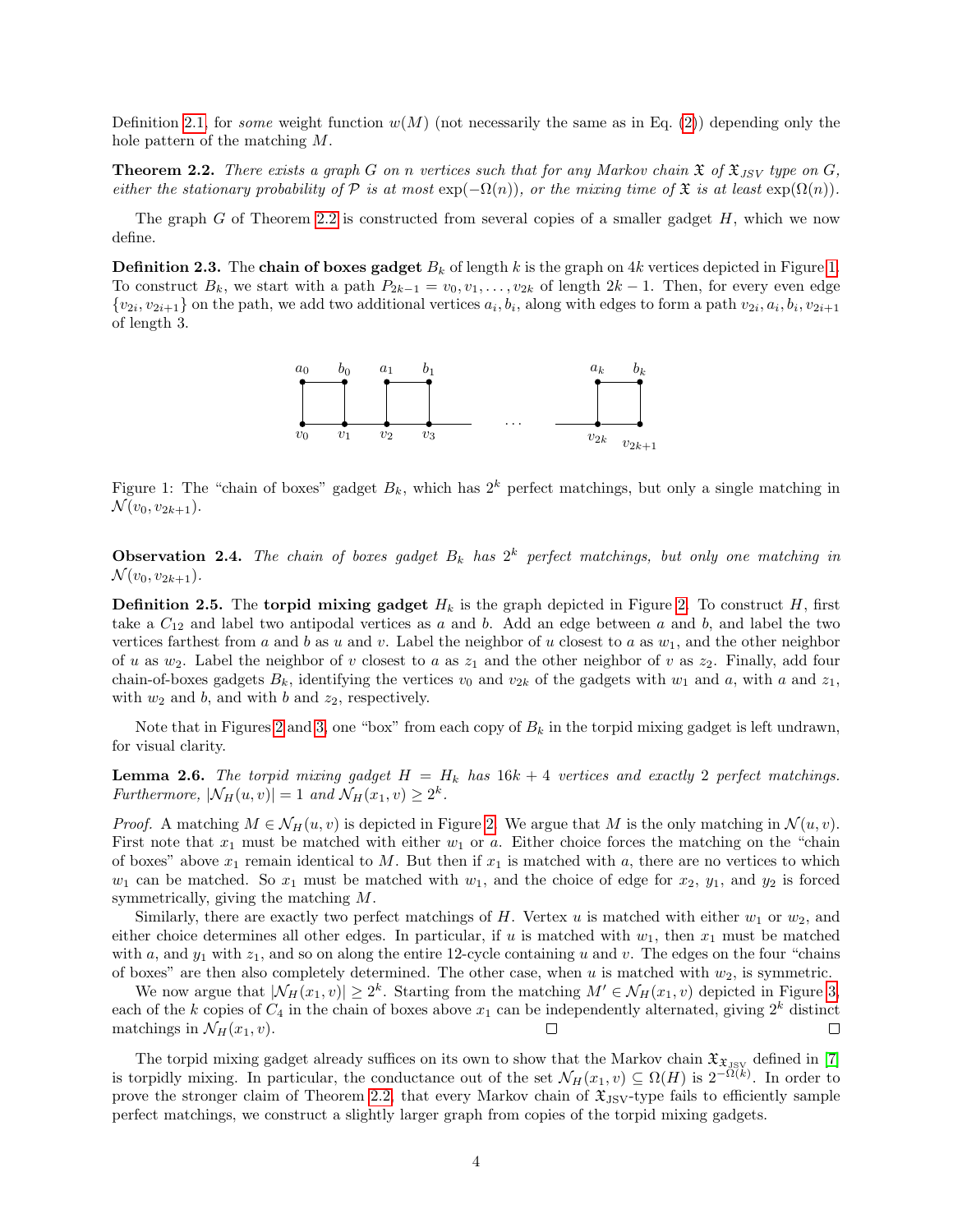<span id="page-4-0"></span>

Figure 2: The torpid mixing gadget  $H_k$ . The unique matching  $M \in \mathcal{N}(u, v)$  is depicted with thick edges.

<span id="page-4-1"></span>**Definition 2.7.** The **counterexample graph**  $G_k$  is the graph depicted in Figure [4.](#page-5-1) It is defined by replacing every third edge of the twelve-cycle  $C_{12}$  with the gadget  $H_k$  defined in Figure [2.](#page-4-0) Specifically, let  $\{u_i, v_i\}$  be the 3*i*-th edge of  $C_{12}$  for  $i \in \{1, ..., 4\}$ . We delete each edge  $\{u_i, v_i\}$  and replace it with a copy of H, identifying the vertices u and v of H with vertices  $u_i$  and  $v_i$  of  $C_{12}$ . The resulting graph is  $G_k$ . Thus, of the 12 original vertices in  $C_{12}$ , 8 of the corresponding vertices in  $G_k$  participate in a copy of the gadget H, and 4 do not. These 4 vertices of  $G_k$  which do not participate in any copy of the gadget H are labeled  $t_1, \ldots, t_4$  in cyclic order, and the copies of the gadget H are labeled  $H_1, \ldots, H_4$  in cyclic order, with  $H_1$ coming between  $t_1$  and  $t_2$ , and so on. Thus,  $t_1$  is adjacent to  $u_1$  and  $v_4$ ,  $t_i$  is adjacent to  $u_i$  and  $v_{i-1}$  for  $i \in \{2, \ldots, 4\}$ , and  $H_i$  contains both  $u_i$  and  $v_i$ .

In particular,  $G_k$  has  $4|V(H)| + 4 = 64k + 8$  vertices.

The perfect and near-perfect matchings of  $G_k$  are naturally divided into four intersecting families. For  $i \in \{1, \ldots, 4\}$  we define  $S_i$  to be the collection of (perfect and near-perfect) matchings  $M \in \Omega(G_k)$  such that the restriction of M to  $H_i$  has two holes, at  $u_i$  and  $v_i$ , i.e., such that the vertices  $u_i$  and  $v_i$  either have holes in M or are matched outside of  $H_i$ .

<span id="page-4-2"></span>**Lemma 2.8.** The counterexample graph  $G_k$  has exactly 8 perfect matchings. Of these, 4 are in  $S_1 \cap S_3 \setminus$  $(S_2 \cup S_4)$  and 4 are in  $S_2 \cap S_4 \setminus (S_1 \cup S_3)$ .

*Proof.* The graph  $G_k$  has exactly 8 perfect matchings. To obtain a matching in  $S_1 \cap S_3 \setminus (S_2 \cup S_4)$ , we may without loss of generality start by matching the vertices in  $H_1$  and  $H_3$  according to a matching in  $\mathcal{N}_{H_1}(u_1, v_1)$  or  $\mathcal{N}_{H_3}(u_3, v_3)$ , respectively. We must then match  $t_1$  with  $u_1$ ,  $t_2$  with  $v_1$ ,  $t_3$  with  $u_3$ , and  $t_4$ with  $v_3$ . Finally, we must match the remaining vertices according to a perfect matching on each of  $H_2$  and  $H_4$ . By Lemma [2.6,](#page-3-2) there are two perfect matchings on each of  $H_2$  and  $H_4$ , and a unique matching in each of  $\mathcal{N}_{H_1}(u_1, v_1)$  and  $\mathcal{N}_{H_3}(u_3, v_3)$ , so indeed there are four matchings in  $(S_1 \cap S_3) \setminus (S_2 \cup S_4)$ . Similarly, there are exactly four matchings in  $(S_2 \cap S_4) \setminus (S_1 \cup S_3)$ .

To see that there are no other perfect matchings, let M be an arbitrary perfect matching of  $G_k$ . Then  $t_1$  is matched either with  $u_1$  or  $v_4$ . Suppose  $t_1$  is matched with  $u_1$ . Then  $v_4$  is matched within  $H_4$ . Since  $H_4$  has an even number of vertices,  $u_4$  must also be matched within  $H_4$ , and hence M induces a perfect matching on  $H_4$ . Continuing in a similar fashion, M must also induce a perfect matching on  $H_2$ . Then the restriction of M to H<sub>1</sub> or H<sub>3</sub> has holes at  $u_1$  and  $v_1$ , and at  $u_3$  and  $v_3$ , respectively, so  $M \in S_1 \cap S_3 \setminus (S_2 \cup S_4)$ . Symmetrically, if  $t_1$  is matched with  $v_4$  then  $M \in S_2 \cap S_4 \setminus (S_1 \cup S_3)$ .  $\Box$ 

In the proof below, we use the notation  $\mathcal{N}(M)$  denote the collection of matchings with the hole pattern as M. That is,  $\mathcal{N}(M) = \mathcal{P}$  if  $M \in \mathcal{P}$ , and  $\mathcal{N}(M) = \mathcal{N}(u, v)$  if  $M \in \mathcal{N}(u, v)$ .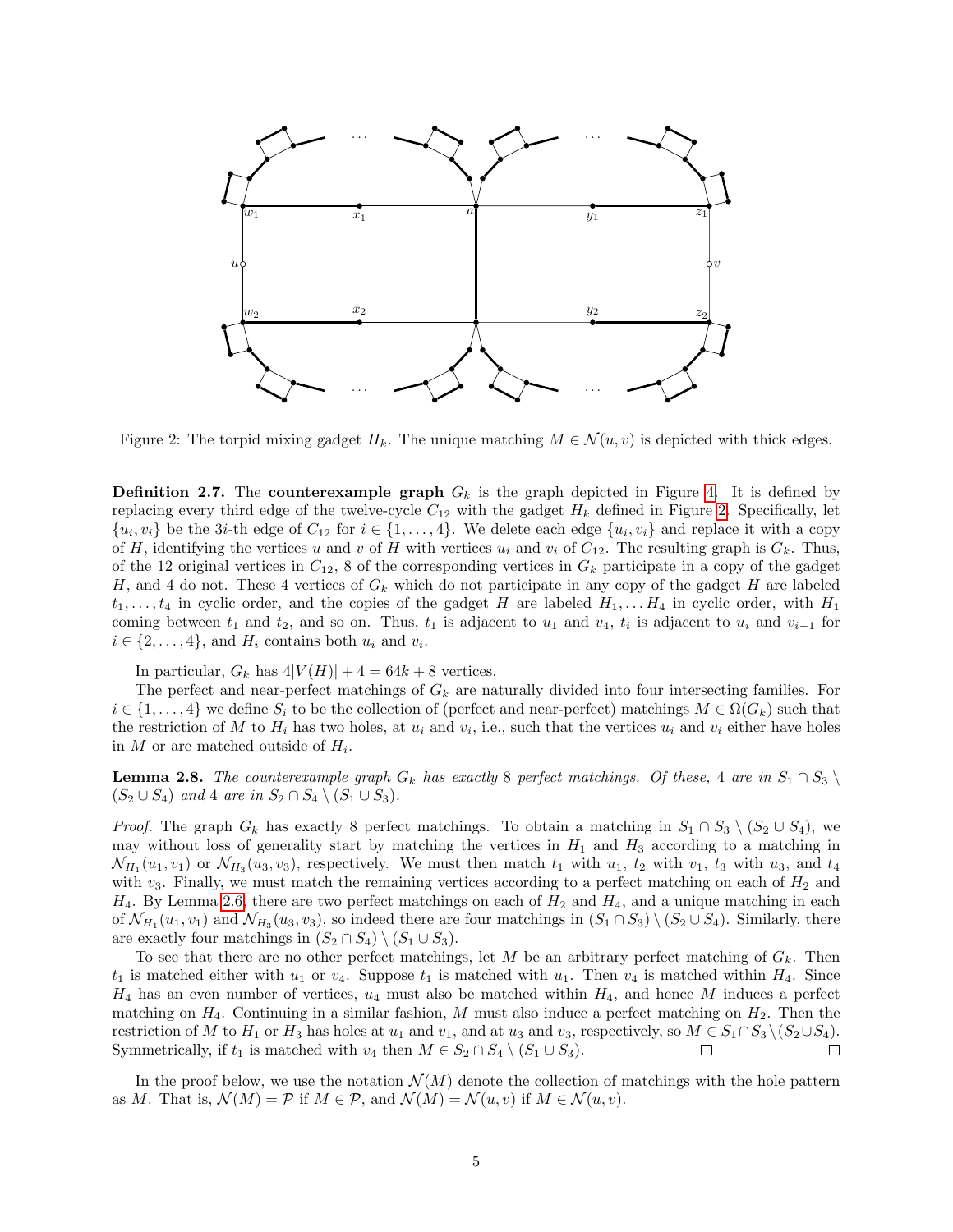<span id="page-5-0"></span>

<span id="page-5-1"></span>Figure 3: A matching  $M' \in \mathcal{N}(x_1, v)$ . There are exponentially many matchings with the same hole pattern, obtained by alternating the 4-cycles above  $x_1$ .



Figure 4: The "counterexample graph"  $G_k$  on which  $\mathfrak{X}_{\text{JSV}}$  is torpidly mixing. The boxes labeled  $H_k$  represent copies of the torpid mixing gadget of Definition [2.5.](#page-3-3)

*Proof of Theorem [2.2.](#page-3-1)* Let  $G_k$  be the counterexample graph of Definition [2.7.](#page-4-1) We will show that the set  $S_1 \cup S_3 \subseteq \Omega(G_k)$  has poor conductance, unless the stationary probability of  $\mathcal{P}_{G_k}$  is small. We will write  $A = S_1 \cup S_3$  and  $\overline{A} = \Omega(G_k) \setminus (S_1 \cup S_3).$ 

Let  $M \in A$  and  $M' \in \overline{A}$  be such that  $P(M, M') > 0$ . We claim that neither M nor M' are perfect matchings. Assume without loss of generality that  $M \in S_1$ . If  $M \in S_1$  is a perfect matching, then  $M \in P_2$ and so  $M \in S_3$ . The only legal transitions from M to  $\Omega \setminus S_1$  are those that introduce additional holes within  $H_1$ , but none of these transitions to a matching outside of  $S_3$ . Hence, M cannot be perfect. But if M' is perfect, then  $M' \in P_1$ , and so M' induces a perfect matching on  $S_1$ . But then the transition from M to M' must simultaneously affect  $u_1$  and  $v_1$ , and no such transition exists.

We denote by  $\partial \overline{A}$  the set of matchings  $M' \in \overline{A}$  such that there exists a matching  $M \in A$  with  $P(M, M') >$ 0. We claim that for every matching  $M' \in \overline{A}$ , we have

<span id="page-5-2"></span>
$$
|\mathcal{N}(M') \cap \partial \overline{A}| \le 2^{k-1} |\mathcal{N}(M')| \,. \tag{3}
$$

Let  $M' \in \partial \overline{A}$ , and let  $M \in A$  be such that  $P(M, M') > 0$ . Suppose first that  $M \in S_1$ . Label the vertices of  $H_1$  as in Figure [2,](#page-4-0) identifying  $u_1$  with u and  $v_1$  with v. Let N be the matching on  $H = H_1$  induced by M, and let N' be the matching on  $H_1$  induced by M'. We have  $N \in \mathcal{N}_H(u_1, v_1)$ . But by Lemma [2.6,](#page-3-2) we have  $|\mathcal{N}_H(u_1, v_1)| = 1$ , i.e., N is exactly the matching depicted in Figure [2.](#page-4-0) The only transitions that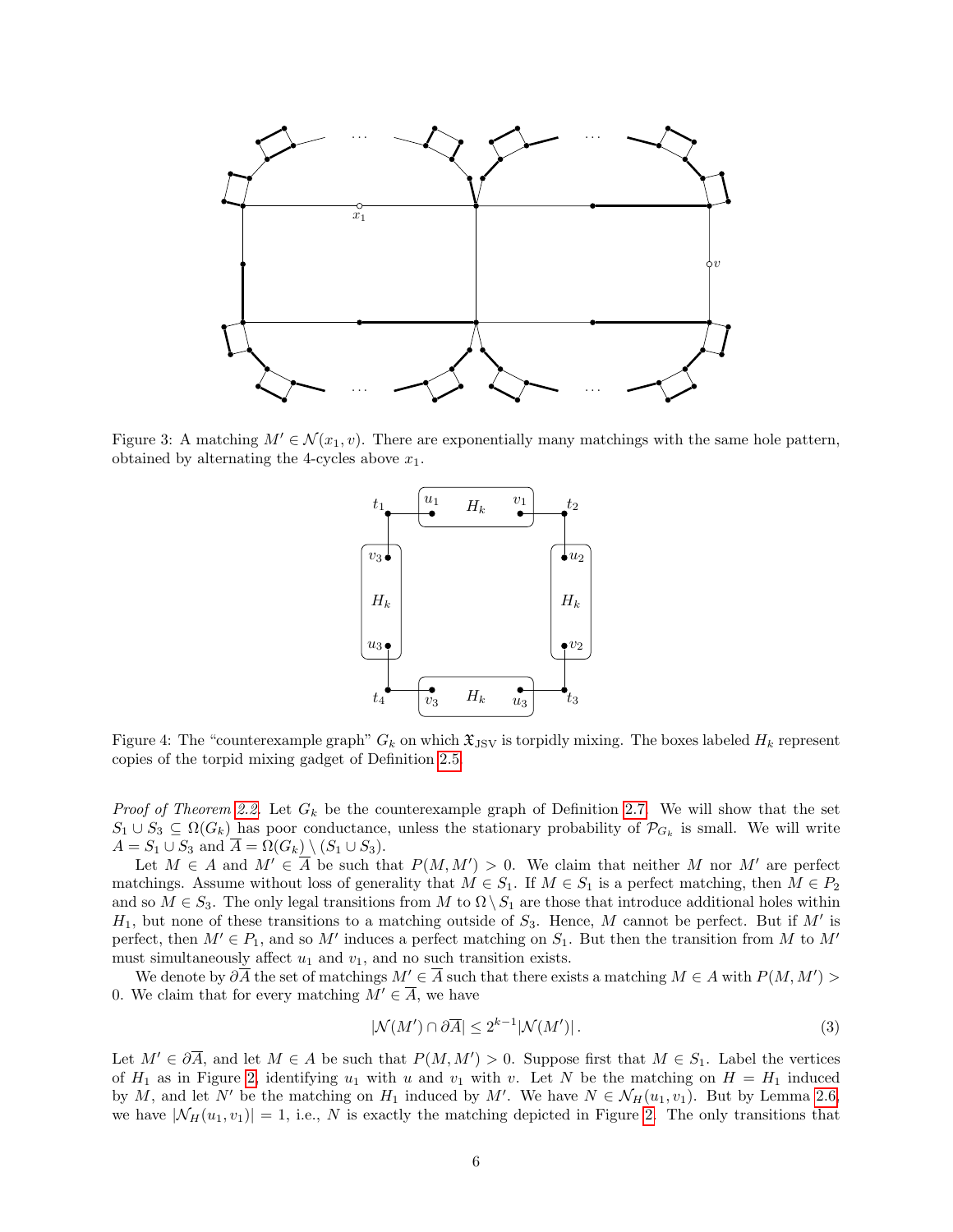remove the hole at u are the two that shift the hole to  $x_1$  or  $x_2$ , and the only transitions that remove the hole at v are the two that shift the hole to  $y_1$  or  $y_2$ . So, without loss of generality, by the symmetry of  $G_k$ , we have  $N' \in \mathcal{N}_H(x_1, v_1)$ . By Lemma [2.6,](#page-3-2)  $|\mathcal{N}_H(x_1, v_1)| \geq 2^k$ , but only one matching in  $\mathcal{N}_H(x_1, v_1)$  has a legal transition to N. Therefore, if we replace the restriction of  $M'$  to  $H_1$  with any other matching in  $\mathcal{N}_H(x_1, v_1)$ , we obtain another matching  $M'' \in \mathcal{N}(M')$ , but  $M''$  has no legal transition to any matching in  $\mathcal{N}(M)$ . Hence, only a 2<sup>-k</sup>-fraction of  $\mathcal{N}(M')$  has a legal transition to  $S_1$ , and similarly only a 2<sup>-k</sup>-fraction of  $\mathcal{N}(M')$  has a legal transition to  $S_3$ . In particular, we have proved Eq. [\(3\)](#page-5-2).

From Eq. [\(3\)](#page-5-2), it immediately follows that the stationary probability of  $\partial \overline{A}$  is

<span id="page-6-1"></span>
$$
\pi(\partial \overline{A}) = \sum_{M' \in \partial \overline{A}} \pi(M') = \sum_{M' \in \overline{A}} \pi(M') \frac{|N(M') \cap \partial \overline{A}|}{|N(M')|} = 2^{-k+1} \pi(\overline{A})
$$
(4)

We now compute

$$
\sum_{\substack{M \in A, M' \in \overline{A} \\ P(M, M') > 0}} \pi(M)P(M, M') = \sum_{\substack{M \in A, M' \in \overline{A} \\ P(M, M') > 0}} \pi(M')P(M', M) \leq \pi(\partial(\overline{A}))
$$
  

$$
< 2^{-k+1}\pi(\overline{A}),
$$

where we first use the detailed balance condition and then Eq. [\(4\)](#page-6-1).

Now by [\(1\)](#page-1-0) and the definition of conductance, we have

$$
\frac{1}{4\tau_{\mathfrak{X}}} < \Phi(A) < 2^{-k} \frac{\pi(\overline{A})}{\pi(A)} \, .
$$

In particular, if  $\tau_{\mathfrak{X}} < 2^{k/2-2}$ , then  $\pi(\overline{A}) > 2^{k/2+1}\pi(A)$ . Suppose this is the case. By Lemma [2.8,](#page-4-2) half of the perfect matchings of  $G_k$  belong to A. In particular,  $\pi(\mathcal{P}_{G_k}) \leq 2\pi(A) < 2^{-k/2+2}$ . Hence, either the stationary probability of P is at most  $2^{-k/2+2} = \exp(-\Omega(n))$ , or the mixing time of X is at least  $2^{k/2-2} = \exp(\Omega(n)).$ □

We remark that the earlier Markov chain studied by Broder [\[1\]](#page-10-5) and Jerrum and Sinclair [\[6\]](#page-10-4) is also torpidly mixing on the counterexample graph of Definition [2.7,](#page-4-1) since the ratio of near-perfect matchings to perfect matchings is exponential [\[6\]](#page-10-4).

### <span id="page-6-0"></span>3 Chains Based on Edmonds' Algorithm

Given that Edmonds' classical algorithm for *finding* a perfect matching in a bipartite graph requires the careful consideration of odd cycles in the graph, it is reasonable to ask whether a Markov chain for counting perfect matchings should also somehow track odd cycles. In this section, we briefly outline some of the difficulties of such an approach.

A blossom of length k in a graph G equipped with a matching M is simply an odd cycle of length  $2k + 1$  in which k of the edges belong to M. Edmonds' algorithm finds augmenting paths in a graph by exploring the alternating tree rooted at an unmatched vertex, and contracting blossoms to a vertex as they are encountered. Given a blossom B containing an unmatched vertex  $u$ , there is an alternating path of even length to every vertex  $v \in B$ . Rotating B to v means shifting the hole at u to v by alternating the u-v path in B.

Adding rotation moves to a Markov chain in the style of  $\mathfrak{X}_{\text{JSV}}$  is an attractive possible solution to the obstacles presented in the previous section. Indeed, if it were possible to rotate the 7-cycle containing u and a in the graph in Figure [2,](#page-4-0) it might be possible to completely avoid problematic holes at  $x_1$  or  $x_2$ .

The difficulty in introducing such an additional move the Markov chain  $\mathfrak{X}_{\text{JSV}}$  is in defining the set of feasible blossoms that may be rotated, along with a probability distribution over such blossoms. In order to be useful, we must be able to efficiently sample from the feasible blossoms at a given near-perfect matching M. Furthermore, the feasible blossoms must respect time reversibility: if  $B$  is feasible when the hole is at  $u \in B$ , then it must also be feasible after rotating the hole to  $v \in B$ ; reversibility of the Markov chain is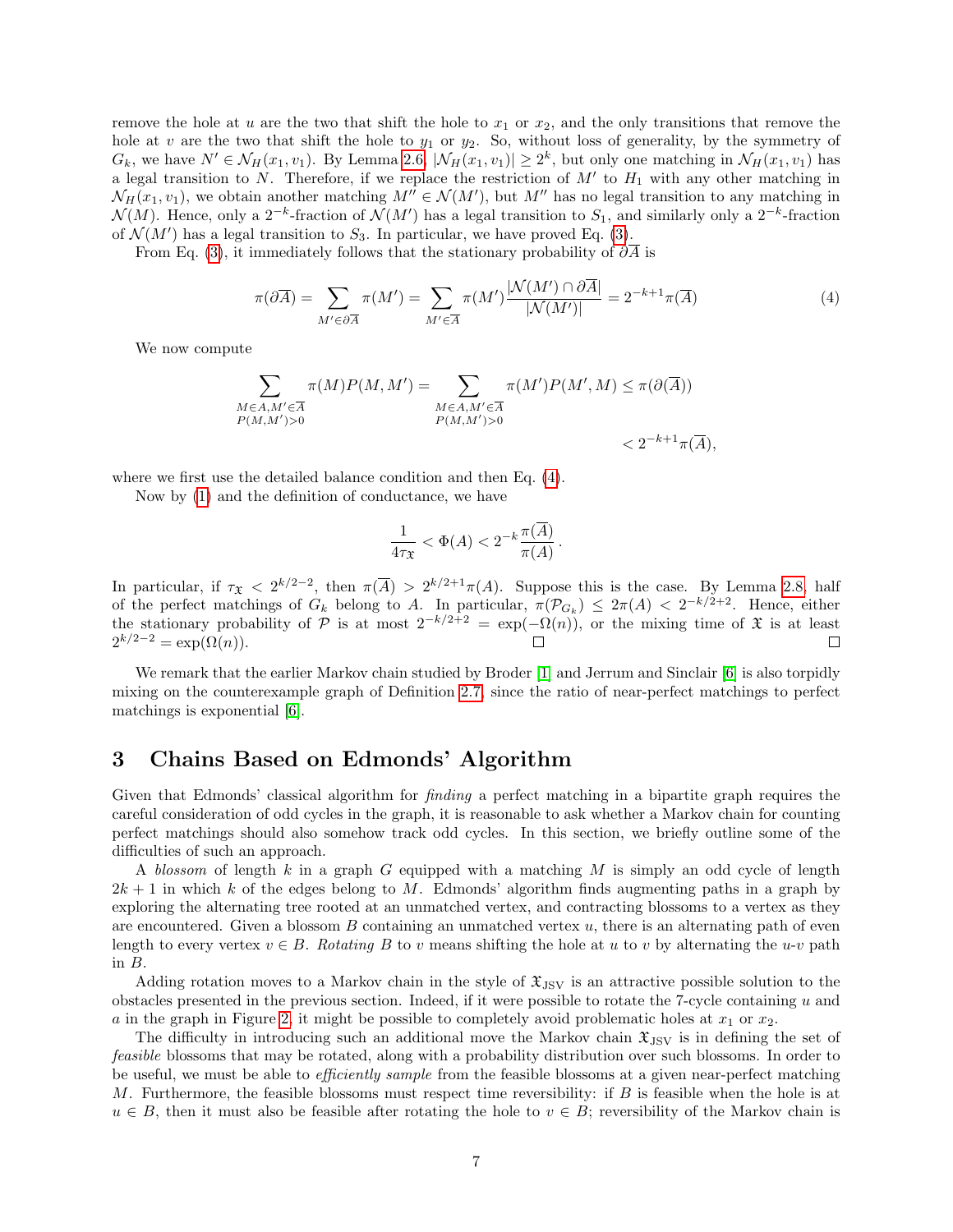

<span id="page-7-2"></span>Figure 5: After rotating the blossom so that the hole is moved from  $u$  to  $v$ , the blossom is no longer "minimal".

needed so that we understand its stationary distribution. Finally, the feasible blossoms must be rich enough to avoid the obstacles outlined in the previous section.

The set of "minimum length" blossoms at a given hole vertex u satisfies the first criterion of having an efficient sampling algorithm. But it is easy to see that if only minimum length blossoms are feasible, then the obstacles outlined in the previous section will still apply (simply by adding a 3-cycle at every vertex). Moreover, families blossoms characterized by minimality may struggle to satisfy the second criterion of time-reversibility. In Figure [5,](#page-7-2) there is a unique blossom containing u, but after rotating the hole to v, it is no longer minimal.

On the other hand, the necessity of having an efficient sampling algorithm for the feasible blossoms already rules out the simplest possibility, namely, the uniform distribution over all blossoms containing a given hole vertex u. Indeed, if we could efficiently sample from the uniform distribution over all blossoms containing a given vertex  $u$ , then by an entropy argument we could find arbitrarily large odd cycles in the graph, which is NP-hard.

<span id="page-7-0"></span>**Theorem 3.1.** Let SAMPLING BLOSSOMS problem be defined as follows. The input is an undirected graph G and a near-perfect matching M with holes at  $w, r \in V(G)$ . The output is a uniform sample from the uniform distribution of blossoms containing w. Unless  $NP = RP$  there is no randomized polynomial-time sampler for Sampling Blossoms.

*Proof.* We reduce from the problem of finding the longest s-t-path in a directed graph  $H$  (ND29 in [\[5\]](#page-10-13)). We construct an instance of SAMPLING BLOSSOMS, that is, G and M as follows. For every  $v \in V(H)$  we add two vertices  $v_0, v_1$  into  $V(G)$  and also add  $\{v_0, v_1\}$  into M. For every edge  $(u, v) \in E(H)$  we add edge  $\{u_1, v_0\}$ into  $E(G)$ . Finally we add w, r into  $V(H)$  and  $\{w, s_0\}$ ,  $\{t_1, w\}$  into  $E(H)$ .

Note that there is one-to-one correspondence between blossoms that contain w in  $G$  and s-t-paths in  $H$ . We now modify G to "encourage longer paths". We replace each  $\{v_0, v_1\}$  edge in G by a chain of boxes (with  $\ell$  boxes) and replace  $\{v_0, v_1\}$  in M by the unique perfect matching of the chain of boxes. In the modified graph G for every s-t-path p in H there are now  $2^{k\ell}$  blossoms that contain w in G, where k is the number of vertices in p.

Taking  $\ell = n^2$  a uniformly random blossom that contains w in G will with probability  $1-o(1)$  correspond to a longest s-t-path in H (the number of s-t-paths is bounded by  $(n+1)^n = 2^{O(n \log n)}$  and hence the fraction of blossoms corresponding to non-longest s-t-paths is  $2^{O(n \log n)}2^{-n^2} = o(1)$ .  $\Box$  $\Box$ 

# <span id="page-7-1"></span>4 A Recursive Algorithm

We now explore a new recursive algorithm for counting matchings, based on the Gallai–Edmonds decomposition. In the worst case, this algorithm may still require exponential time. However, for graphs that have additional structural properties, for example, those that are "sufficiently close to bipartite" in a sense that will be made precise, our recursive algorithm runs in polynomial time. In particular, it will run efficiently on examples similar to those used to prove torpid mixing of Markov chains in the previous section.

We now state the algorithm. It requires as a subroutine an algorithm for computing the permanent of the bipartite adjacency matrix of a bipartite graph G up to accuracy  $\varepsilon$ . We denote this subroutine by PERMANENT $(G, \varepsilon)$ . The PERMANENT subroutine requires time polynomial in  $|V(G)|$  and  $1/\varepsilon$  using the algorithm of Jerrum, Sinclair, and Vigoda [\[7\]](#page-10-6), but we use it as a black-box.

We first argue the correctness of the algorithm.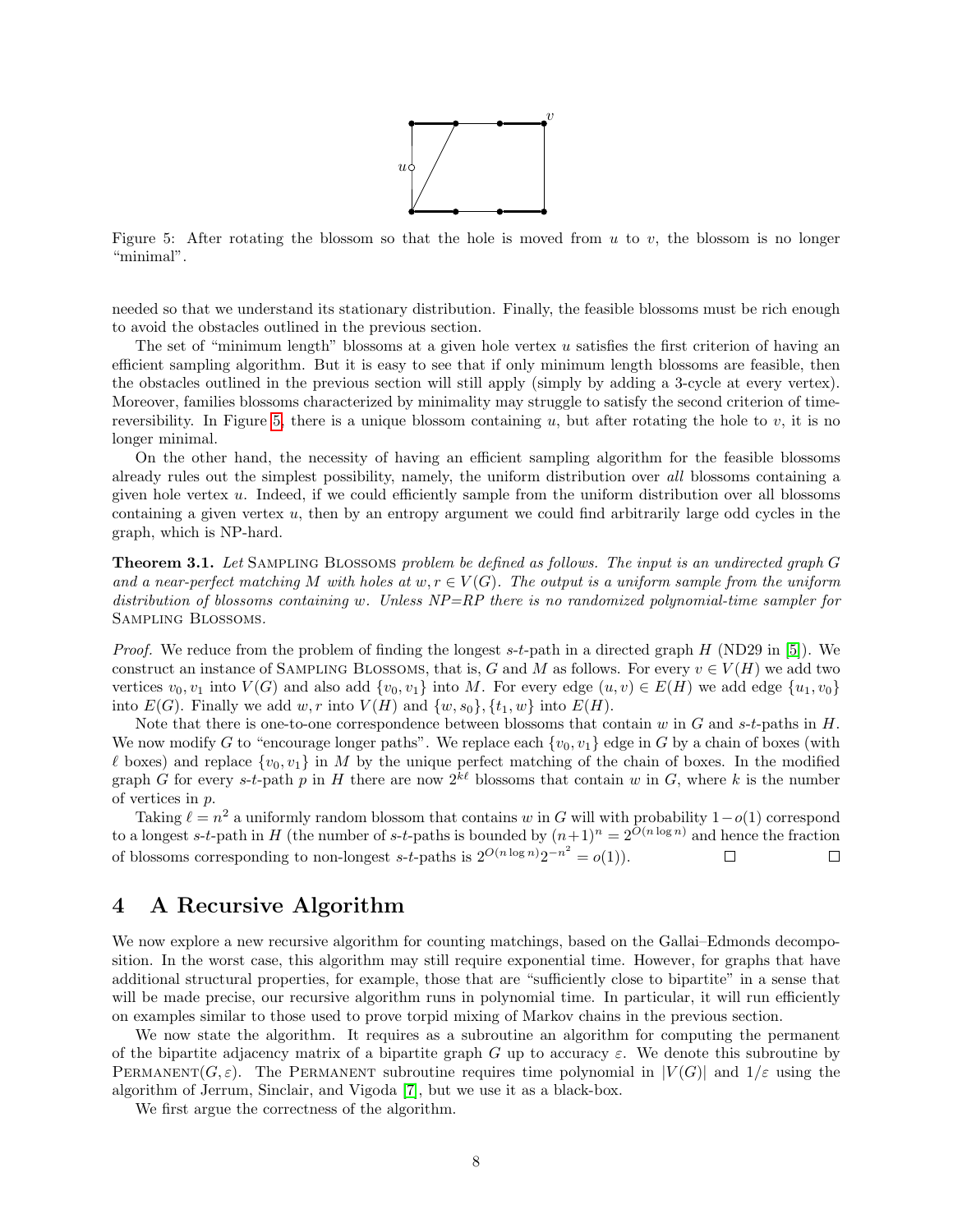<span id="page-8-1"></span>Algorithm 1 Recursive algorithm for approximately counting the number of perfect matchings in a graph

1: **procedure** RECURSIVE-COUNT $(G, \varepsilon)$ 

- 2: If  $V(G) = \emptyset$ , return 1.
- 3: Choose  $u \in V(G)$ .
- 4: Compute the Gallai–Edmonds decomposition of  $G u$ .
- 5: for all  $v \in D(G u)$  do
- 6:  $H_v \leftarrow$  the connected component of  $G u$  containing v
- 7:  $m_v \leftarrow \text{RECURSIVE-COUNT}(H_v v, \varepsilon/(2n))$
- 8: end for
- 9:  $m_C \leftarrow$  RECURSIVE-COUNT $(C(G u), \varepsilon/3)$
- 10: Let  $X = A(G u) \cup \{u\}$ , and let Y be the set of connected components in  $D(G u)$ . Let G' be the bipartite graph on  $(X, Y)$  defined as follows: for every  $x \in X$  and  $H \in Y$ , if x has any neighbors in H in  $G'$ , add an edge  $\{x, H\}$  in  $G'$  with weight

$$
w(x,H) = \sum_{v \in N(x) \cap H} m_v.
$$

11: **return**  $m_C * \text{PERMANENT}(G', \varepsilon/3)$ 12: end procedure

**Theorem 4.1.** Algorithm [1](#page-8-1) computes the number of perfect matchings in G to within accuracy  $\varepsilon$ .

*Proof.* We show that the algorithm is correct for graphs on  $n$  vertices, assuming it is correct for all graphs on at most  $n-1$  vertices.

We claim that permanent of the incidence matrix of  $G'$  defined on line 10 equals the number of perfect matchings in G. Indeed, every perfect matching M of G induces a maximum matching  $M_u$  on  $G - u$ . By the Gallai–Edmonds theorem,  $M_u$  matches each element of  $A(G')$  with a vertex from a distinct component of  $D(G')$ , leaving one component of  $D(G')$  unmatched. Vertex u must therefore be matched in M with a vertex from the remaining component of  $D(G')$ . Therefore, M induces a perfect matching M' on G'. Now let  $H_x \in Y$  be the vertex of G' matched to x for each  $x \in X$ . Then the number of distinct matchings of G inducing the same matching  $M''$  on  $G''$  is exactly

$$
\prod_{x \in X} \sum_{v \in N(x) \cap H_x} m_v = \prod_{x \in X} w(x, H_x)
$$

which is the contribution of  $M'$  to the permanent of  $G'$ . Similarly, from an arbitrary matching  $M'$  of  $G'$ , with  $H_x$  defined as above, we obtain  $\prod_{x \in X} w(x, H_x)$  matchings of G, proving the claim.

Hence, it suffices to to compute the permanent of the incidence matrix of  $G'$  up to accuracy  $\varepsilon$ . We know the entries of the incidence matrix up to accuracy  $\varepsilon/(2n)$ , and  $(1 + \varepsilon/(2n))^{n/2} < 1 + \varepsilon/3$  for  $\varepsilon$  sufficiently small. Therefore, it suffices to compute the permanent of our approximation of the incidence matrix up to accuracy  $\varepsilon/3$  to get overall accuracy better than  $\varepsilon$ .  $\Box$  $\Box$ 

The running time of Algorithm [1](#page-8-1) is sensitive to the choice of vertex  $u$  on line 3. If  $u$  can be chosen so that each component of  $D(G - u)$  is small, then the algorithm is an efficient divide-and-conquer strategy. More generally, if u can be chosen so that each component of  $D(G-u)$  is in some sense "tractable", then an efficient divide-and conquer strategy results. In particular, since it is possible to exactly count the number of perfect matchings in a factor-critical graph of bounded order in polynomial time, we obtain an efficient algorithm for approximately counting matchings in graphs whose factor-critical subgraphs have bounded order. This is the sense in which Algorithm [1](#page-8-1) is efficient for graphs "sufficiently close" to bipartite.

<span id="page-8-0"></span>Theorem 4.2. Suppose every factor-critical subgraph of G has order at most k. Then the number of perfect matchings in G can be counted to within accuracy  $\varepsilon$  in time  $2^{O(k)}$  poly $(n,1/\varepsilon)$ .

The essential idea of the proof is to first observe that a factor-critical graph can be shrunk to a graph with  $O(k)$  edges having the same number of perfect matchings after deleting any vertex. The number of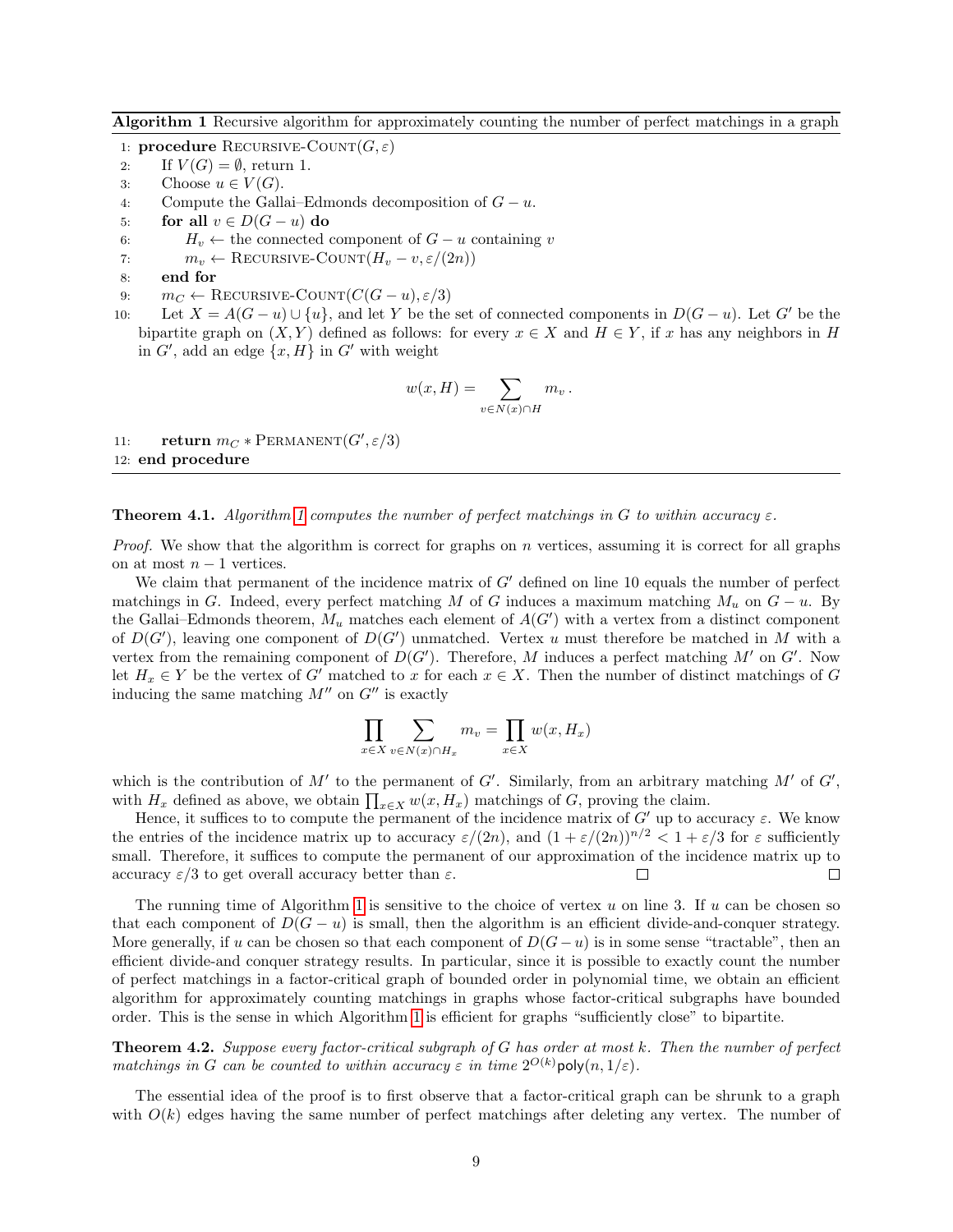perfect matchings can then be counted by brute force in time  $2^{O(k)}$ poly $(n)$ . This procedure replaces the recursive calls on line 6 of the algorithm.

*Proof.* We first observe that if  $H$  is a factor-critical graph of order  $k$  with  $n$  vertices, then the number of perfect matchings in  $H - v$  can be counted exactly in time  $2^{O(k)}$ poly(n) for every vertex v. Writing  $d_u$  for the degree of a vertex  $u$ , we have

<span id="page-9-1"></span>
$$
\sum_{u \in V(H)} (d_u - 2) = 2(k - 1),\tag{5}
$$

since adding one ear to a graph adds some number of vertices of degree 2, and increases the degree of two existing vertices by one each, or one vertex by two. Fix  $v \in H$ , and suppose there is a vertex u of degree 2 in  $H - v$ , with neighbors  $w_1$  and  $w_2$ . Let H' denote the multigraph obtained from  $H - v$  by contracting the edges from u to  $w_1$  and  $w_2$ , so H' has two fewer vertices than H, and has a vertex w with the same multiset of neighbors as  $w_1$  and  $w_2$  (excluding v). Then there is a bijection between the perfect matchings of H' and of  $H - v$ ; each perfect matching of H' lifts to a matching of  $H - v$  with a hole at u and exactly one of  $w_1$ or  $w_2$ , and each perfect matching of  $H - v$  projects to a perfect matching of H' by ignoring the matched edge at u. Hence, we may contract away all degree-2 vertices of  $H - v$ , and obtain a graph with the same number of perfect matchings in which every vertex (save at most two of degree 1, the former neighbors of  $v$ ) has degree at least 3. Then since the contraction does not change the sum in Eq.  $(5)$ , we have

$$
3(|V(H')|-2) \le \sum_{u \in V(H')} d_u \le 2(k-1) + 2|V(H')|
$$

and hence H' has  $O(k)$  edges, and the perfect matchings of H' can be enumerated in time  $2^{O(k)}$ .

Now we modify Algorithm [1](#page-8-1) to run in time  $2^{O(k)}$ poly $(n, 1/\varepsilon)$ . First, we delete all edges not appearing in any perfect matching, call RECURSIVE-COUNT $(G_i, \varepsilon/(2n))$  on each connected component  $G_i$ , and multiply the results of all of these calls to estimate the number of perfect matchings in G. We have  $C(G_i - u) = \emptyset$ for each such component  $G_i$  and every vertex  $u \in V(G_i)$ , since edges leaving  $C(G_i - u)$  cannot appear in any matching of  $G_i - u$ . Therefore, the recursive call on line 8 of the algorithm can be eliminated. On line 6, instead of computing  $m_v$  by a recursive call, we instead use the procedure described above to compute it in time  $2^{O(k)}$ . Hence, Algorithm [1](#page-8-1) requires  $O(n)$  calls to a procedure that takes time  $2^{O(k)}$ . The other lines of Algorithm [1](#page-8-1) require only polynomial time in n and  $1/\varepsilon$ , so in all Algorithm 1 requires time  $2^{O(k)}$ poly $(n,1/\varepsilon).$ П  $\Box$ 

We note that Theorem [4.2](#page-8-0) is proved by eliminating recursive calls in the algorithm. Although the recursive calls of Algorithm [1](#page-8-1) can be difficult to analyze, they can also be useful, as we now demonstrate by showing that Algorithm [1](#page-8-1) runs as-is in polynomial time on the counterexample graph of Definition [2.7,](#page-4-1) for appropriate choice of the vertex u on the line 3 of the algorithm.

<span id="page-9-0"></span>Theorem 4.3. Algorithm [1](#page-8-1) runs in polynomial time on the counterexample graph of Definition [2.7,](#page-4-1) for appropriate choice of the vertex u on the line 3 of the algorithm

*Proof.* After deleting the vertices u and v from the torpid mixing gadget H in Figure [2,](#page-4-0) no odd cycles remain the graph  $H$ . Let U denote the set of all four copies of the vertices u and v appearing in the counterexample graph G, so  $|U| = 8$ . With every recursive call RECURSIVE-COUNT $(G', \varepsilon')$ , if  $U \cap V(G') \neq \emptyset$ , we choose  $u \in U \cap V(G')$ . Hence, after 8 recursive calls, there are no odd cycles remaining in  $G'$ , and each factor-critical subgraph is a single vertex. When  $U \cap V(G') = \emptyset$ , we choose u so that  $A(G'-u) = \Omega(n)$ —for example taking u at one end of a chain of boxes—so that the overall recursive depth is  $O(1)$ .  $\Box$  $\Box$ 

#### Acknowledgements

This research was supported in part by NSF grants CCF-1617306, CCF-1563838, CCF-1318374, and CCF-1717349. The authors are grateful to Santosh Vempala for many illuminating conversations about Markov chains and the structure of factor-critical graphs.